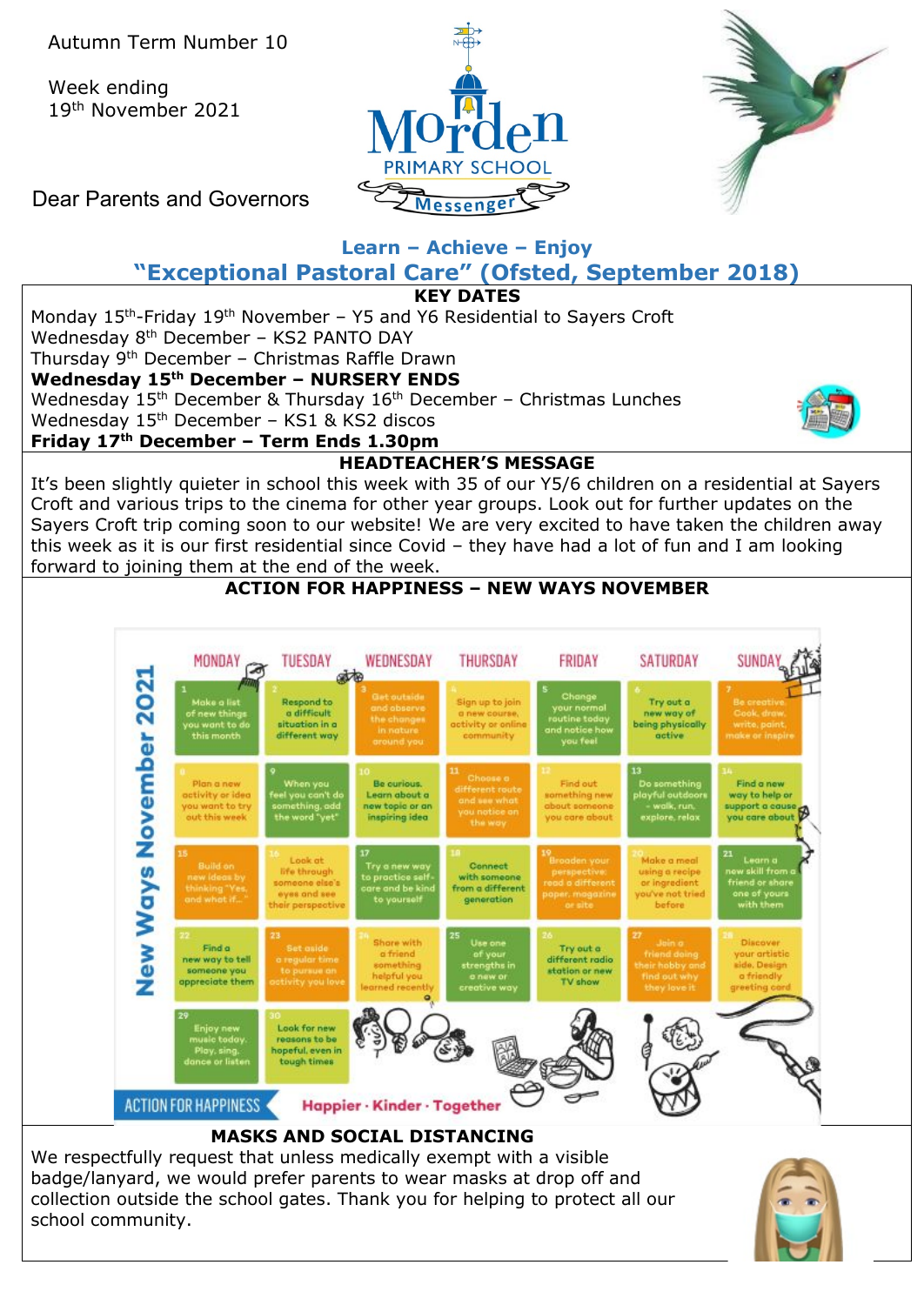### **COMMUNICATING COVID SYMPTOMS/RESULTS**

**If your child, or anyone in your household develops Covid symptoms, please do get a test immediately and let the school know.** As soon as you have the result, please phone 0208 648 4168 (the school office) and email the result to [info@morden.merton.sch.uk.](mailto:info@morden.merton.sch.uk)

## **HUMMINGBIRD WINNERS – Well done!**

Winners this week…

## **GOLD: Mason M.**



Congratulations this week's Learners of the Week

w/e 19th November Week 10

T

| <b>CLASS</b>  | <b>LEARNER OF THE WEEK</b> |                                                                    |             | <b>HIGH 5 - VALUE WINNER</b>                                                                                             |  |  |
|---------------|----------------------------|--------------------------------------------------------------------|-------------|--------------------------------------------------------------------------------------------------------------------------|--|--|
|               | <b>NAME</b>                | <b>REASON</b>                                                      | <b>NAME</b> | <b>REASON</b>                                                                                                            |  |  |
| Yellow        | Viola                      | For making an excellent start at Morden<br>Primary School.         | Johannes    | Teamwork: for always being a team<br>player.                                                                             |  |  |
| Red           | Lyla                       | For amazing handwriting during her Literacy.                       | Annabel     | Teamwork: for always helping her friends<br>in class.                                                                    |  |  |
| Green         | Frankie-<br>Leigh          | For trying so hard in maths this week. Well<br>done Frankie-Leigh. | Cherrie     | Teamwork-for instigating a game of tennis<br>with a friend who was feeling lonely. What<br>a lovely thing to do Cherrie. |  |  |
| Blue          | Zainab                     | For her excellent ideas in PSHE.                                   | Munira      | Teamwork - for helping support younger<br>children at playtime and lunchtime.                                            |  |  |
| <b>Purple</b> | Omarion                    | For using expanded noun phrases in his writing.                    | Eshan       | Teamwork – for helping his friend play<br>happily during playtimes.                                                      |  |  |
| Silver        | Ajith                      | For working hard in Maths this week.                               | Maida       | Teamwork - for helping children get<br>organised and understand the learning.                                            |  |  |
| Gold          | Diana                      | For showing power and determination when<br>playing Hockey in P.E. | Julia       | Responsibility - for following the Golden<br>Rules and for having a positive attitude to<br>learning.                    |  |  |

零

| Humming bird Team Point Chart: Autumn 2 2021 |               |              |        |                |                  |  |  |
|----------------------------------------------|---------------|--------------|--------|----------------|------------------|--|--|
| whole school                                 | <b>Rufous</b> | <b>Comet</b> | Zafiro | <b>Xanthus</b> | <b>Firecrown</b> |  |  |
| week 8                                       |               |              |        |                |                  |  |  |
| week 9 w/c 8th<br>Nov                        | 221           | 195          | 225    | 191            | 214              |  |  |
| week 10 w/c<br>15th Nov                      | 221           | 242          | 207    | 241            | 221              |  |  |
| week 11 w/c<br>22nd Nov                      |               |              |        |                |                  |  |  |
| week 12 w/c<br>29th Nov                      |               |              |        |                |                  |  |  |
| week 13 w/c 6th<br><b>Dec</b>                |               |              |        |                |                  |  |  |
| week 14 w/c<br>13th Dec                      |               |              |        |                |                  |  |  |
| Total                                        | 442           | 437          | 432    | 432            | 435              |  |  |

#### **READING**

A reminder that reading books and diaries should be signed at least 5 times a week. We expect children to read to their adults at least every night. A signature from the parent is all that is required to say this has happened. Thank you